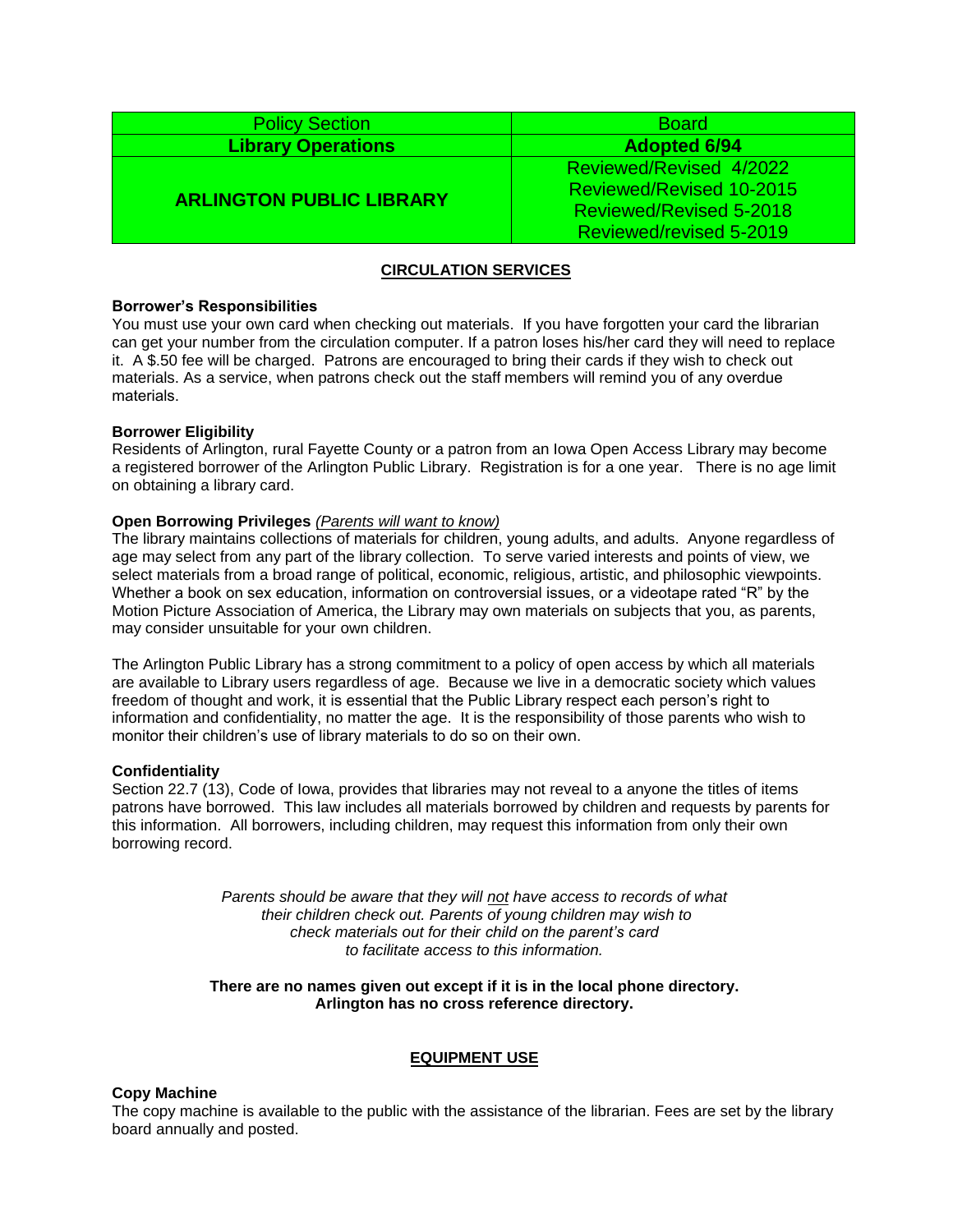## **Computer Policy**

The Arlington Public Library has computers for public use and for the use of the staff. Persons wishing to use the computer must be a cardholder at the Arlington Public Library and have no overdue materials or replacement fees over \$1.00 outstanding. Computer usage will be revoked until obligations are met. Persons wishing to use the computer must check with the Library Staff on duty before using the computer. Business use of the computer by Library Staff or Trustees takes priority.

There is no fee for use of the computer, but if a patron uses the printer, there will be a charge of \$.25 per sheet black and white and \$.50 for color. The computers are intended primarily for general education and homework takes priority over games. Patrons may bring in data backup device but not software programs. Please check with Librarian on duty before saving to your device.

First time users will receive a brief orientation by the library staff on the proper use of the computers and on the software available. While the staff is always available for guidance and assistance, they are unable to provide in-depth instruction.

Our computer center will be open during regular library hours. There is no age limit for computer users. Patrons will be allowed computer time, whether on a walk-in or reserve basis, in the chronological order in which requests are received. A time limit of 30 minutes if there is a demand for a computer.

The computer center closes 15 minutes before closing and opens 15 minutes after the opening of the library. The library's software is protected by copyright and may not be copied. There will be a limit of one person per computer, unless students are working on a project together or a patron is assisting another patron at the computer. Other patrons must wait quietly in the library.

The librarian reserves the right to terminate a person's use of computer if problems (such as excessive noise, physical abuse, or hardware and software malfunctions) occur. No food or drink is allowed in the library or at computer workstations.

## *Exceptions to any of these rules must be authorized by the Director of the Library.*

## **Micro-Film Reader is available for viewing, but no longer making copies.**

## **Film/LCD Projector**

This equipment is only for in-library use.

## **VCR**

Equipment is used for programming and must be used only in the library or library's community center. Reservations for use must be made with the Librarian.

## **FAX Machine**

The Arlington Public Library recognizes the need to provide patrons with rapid access to an unlimited resource of information. In response to this need, a FAX service as described and controlled by this policy has been established.

Machine Operation: The FAX use is restricted to trained and qualified library personnel. .Level of Service: Any library patron will be served on a first come, first serve basis. FAX machine requests carry no higher priority than other library services.

Incoming Fax Materials----Patrons wishing to use the FAX machine for receipt of incoming materials are required to notify the Director or library staff member prior to transmission of the materials by the sender. The fax machine is available to receive faxes all hours. Patrons are responsible for material pickup during regular library hours unless special arrangements have been made. The confidentiality of received materials is to be respected by the Board of Trustees, Director and employees of the Arlington Public Library. The library assumes no responsibility for lost, damaged or undelivered materials.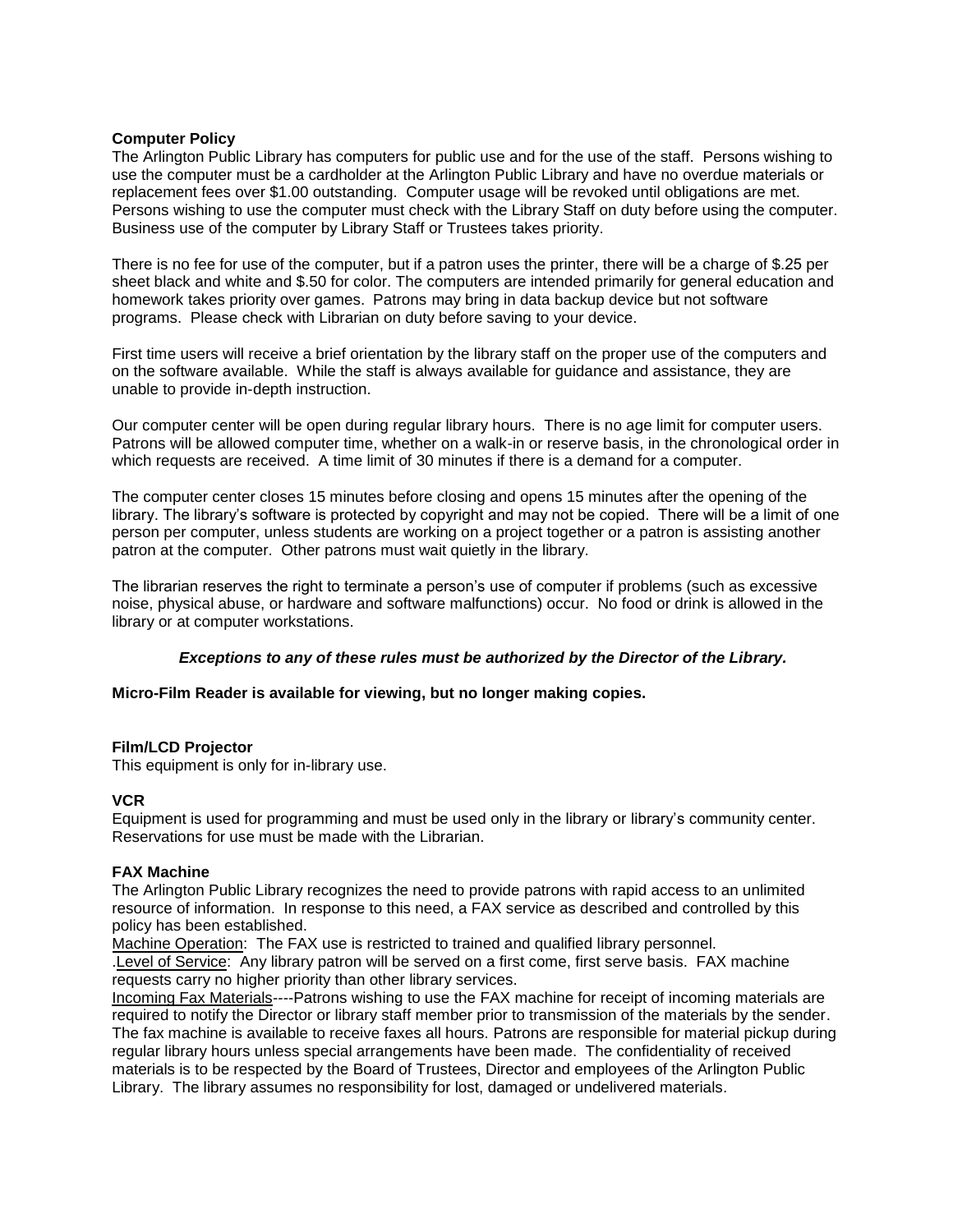Charges: The Fax machine will be available for receipt and transmission in non-library application when not being used for library business. The following rate chart will apply:

**TRANSMITTING** Domestic: (includes phone line costs) 1 st page: \$2.00 Each additional page: \$1.00 International: (phone line cost is additional) Each page \$4.00 RECEIVING Domestic or International per page \$.25

# **LOAN PERIOD**

## **Reading Materials**

General Collection - will be checked out for a period of 2 weeks with a one week grace period. Books may be renewed for an additional 2 weeks upon request of the patron either in person or by phone. New or High Demand Books **-** those purchased in the last 6 months or at the librarian's discretion, using demand as a guideline, will be checked out for 2 weeks with a one week grace period. No more than two new books may be loaned to one patron at a time.

Magazines **-** may be checked out for a period of two weeks with one renewal

Reference Books **-** Current reference materials will not be allowed to leave the library. Some with materials may be loaned for a three day checkout.

Special Projects **-** Books being used for a specific school project my have a limited check out period as determined by the librarians.

#### **Non-Reading Materials**

DVDs – To check out a DVD, you must be cardholder at the Arlington Public Library. Patron and sign a user's DVD agreement. The check out period for DVDs will be 1 week, with renewals at the discretion of the library staff. 4 DVDs per person and 8 per family. There is not a DVD charge except for lost or damaged materials.

DVD's are not all licensed for public showing, and the library takes no responsibility for copyright infringement by a patron.

Borrower is responsible for repair or replacement of any damaged items.

Books on CD - loan period is 2 weeks and one week renewal.

## **Overdue, Lost and Damaged Materials**

Sharing is the basis for any community's lending library. Sharing means that when you borrow an item you promise to bring it back by a certain date so that someone else in your community has an opportunity to borrow it. There are a limited number of materials in the library and we want everyone to have a fair chance of finding what they want.

When a library item is lost or damaged beyond repair, the patron will be asked to pay the replacement cost plus a \$2.00 processing fee for each item.